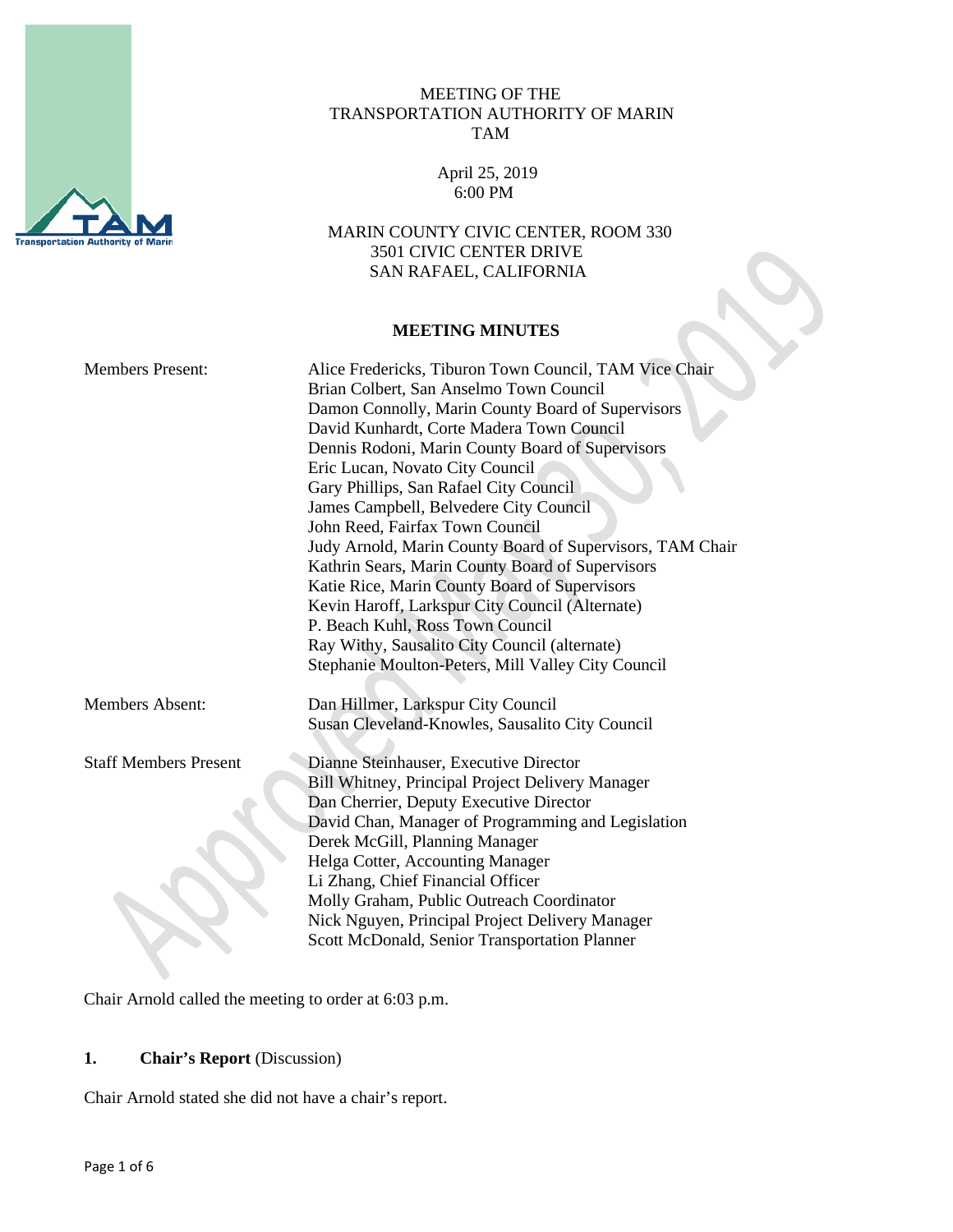## **2. Commissioner Matters Not on the Agenda** (Discussion)

Commissioner Sears commented on the Golden Gate Bridge District meeting and the update on the building of the Chase Arena being built in San Francisco. She noted the stadium is planned to have more than 18,000 seats with 900 parking spaces and stated this is useful information for TAM to continue moving away from car-centric planning.

Commissioner Sears reported on the parking lot solar panel project at the San Rafael Marin Clean Energy office and the ribbon-cutting ceremony that took place on Earth Day.

Commissioner Moulton-Peters reported on a transportation agencies roundtable hosted by Representative Jared Huffman. The roundtable included discussion of current major projects and their funding status and Representative Huffman pledged his support at the federal level.

## **3. Executive Director's Report** (Discussion)

ED Steinhauser welcomed Kevin Haroff as the alternate representing Larkspur and administered the oath of office.

ED Steinhauser added further comments on the roundtable with Representative Huffman. She stated he is looking for a robust understanding of project needs in Marin in preparation for possible inclusion in a federal infrastructure bill currently being discussed in Washington DC. She also reported on the appointment of David Kim as the new secretary of the California State Transportation Agency.

ED Steinhauser reported that TAM collaborated with the Contra Costa Transportation Authority and the San Francisco Transportation Authority and was awarded a federal innovative mobility grant. She reported that TAM and the other two agencies were awarded an \$8 million for the development of a "mobility as a service" platform for the Bay Area. She stated more information would be provided at upcoming TAM Board meetings.

ED Steinhauser reported on the roll-out and initial reception of the Marin Commutes website. She also gave an update on the replacement of faulty bridge joints and the opening of the bike lane on the Richmond-San Rafael Bridge in the August/September timeframe.

## **4. Open Time for Public Expression**

Cindy Winter commented on her experience researching and providing information on autonomous vehicles to the TAM committees and board and the public. She stated she appreciated being able to provide this but that she would have to step away at this time. She suggested that as TAM begins its search for a new executive director, an awareness of potential future trends is a key qualification so that staff is able to meet this need.

## **5. Commissioner Reports** (Discussion)

a. Metropolitan Transportation Commission (MTC) Report

Commissioner Connolly reported on key projects dominating MTC's attention. MTC is continuing to work on the Richmond-San Rafael Bridge and plan future improvements in the area of safety and traffic flow. MTC is also moving forward on environmental design and planning for Segment B of Highway 37. Commissioner Connolly also commented on proposed housing legislation and the upcoming legislative session.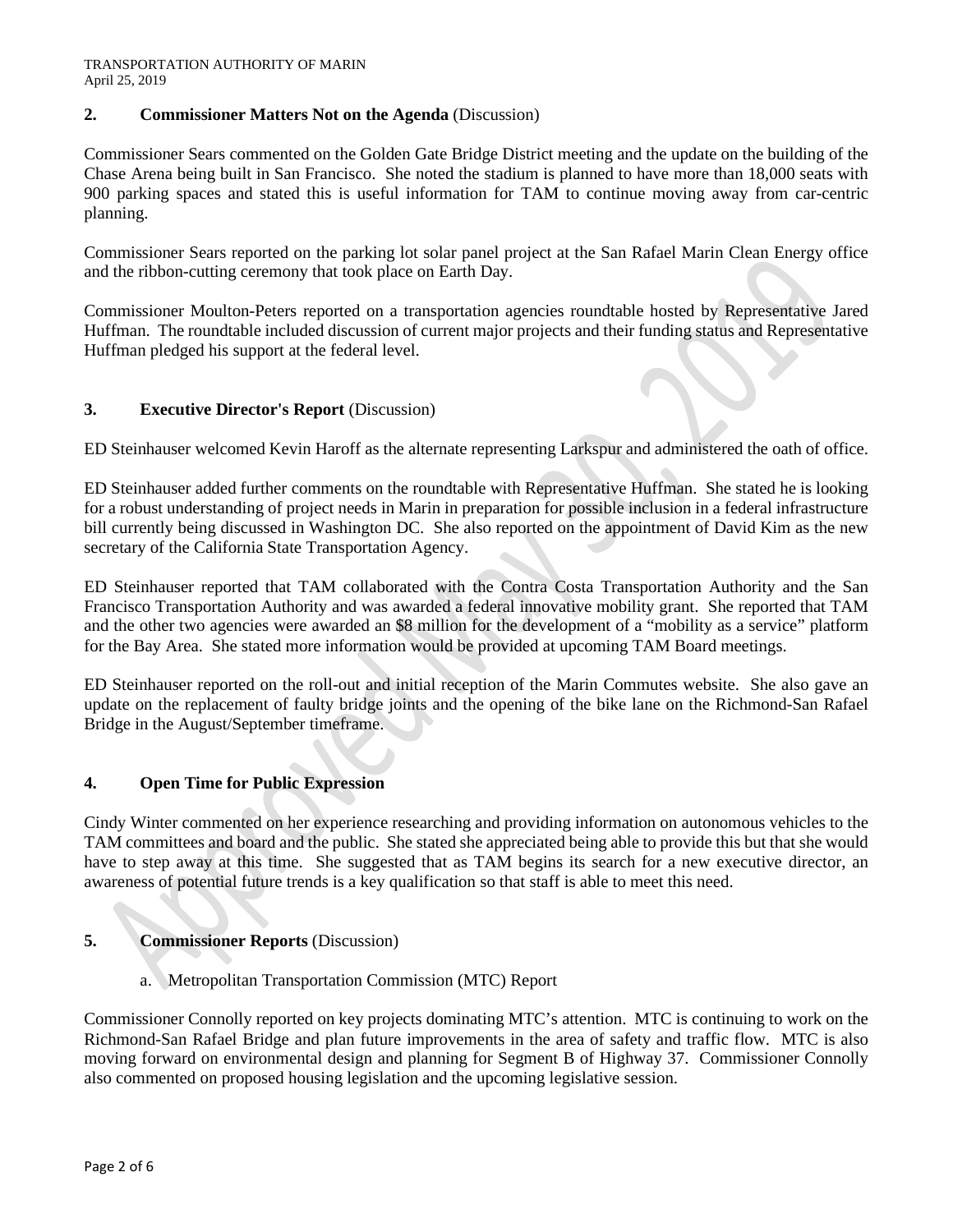#### b. Marin Transit Report

Commissioner Connolly reported on Yellow School Bus Service. With the passage of Measure AA, Marin Transit will be able to provide a \$600,000 annual subsidy to five existing programs for these services which will provide approximately 4,700 school trips per school day. The funding will be provided for three years beginning with the next fiscal year.

#### c. SMART

Commissioner Phillips stated he attended Congressman Huffman's roundtable and thanked ED Steinhauser for representing TAM well. He noted he had provided information on SMART's accomplishments. He reported that children aged 18 and younger will travel free on SMART between Memorial Day and Labor Day as long as they are accompanied by an adult and stated SMART hopes more families will be able to use the service.

Chair Arnold added to the MTC report that Council members Alice Fredericks and Joan Cox as well as Chair Arnold are representing Marin County on an ABAG/MTC working group on housing legislation. She noted that the group has met three times to date.

Commissioner Moulton-Peters expressed appreciation for the additional funding for the Yellow School Bus Program but noted there is still more that can be done to improve the program. She suggested TAM and Marin Transit have a conversation about the future of the school bus service over the next few years to incorporate this fully into TAM's congestion management program.

#### **6. CONSENT CALENDAR** (Action)

- a. Approve TAM Board Meeting Minutes of March 28, 2019
- b. Adopt Positions on State Legislative Bills
- c. Review and Acceptance of the FY2018-19 Third Quarter Financial Report
- d. Lifeline Transportation Program (LTP) Cycle 5 Funding Exchange
- e. Authorize the Executive Director to Expand Consultant Support on SR 37 Corridor Project

Chair Arnold open and closed public comment on the Consent Calendar with no speakers coming forward.

Commissioner Kunhardt requested confirmation that moving \$150,000 from "580/101 Direct Connector Project Support" to "Project Management Oversight" for a different task in the third quarter financial report is not an indicator that the TAM Board has walked away from the Connector project. ED Steinhauser confirmed that is the case.

Commissioner Withy noted he would be abstaining from the vote on Item 6a as he was not present for the March meeting.

Commissioner Moulton-Peters moved to approve the Consent Calendar, which Commissioner Kunhardt seconded. The motion carried unanimously.

#### **7. Caltrans Report** (Discussion)

ED Steinhauser noted that Caltrans District 4 Director Tony Tavares was not able to attend today's meeting but has been invited to attend in June or July. She stated a number of Caltrans/TAM projects will move into the construction phase this year, specifically the widening of the NB 101 offramp to Sir Francis Drake Blvd. for a multi-use pathway, the North/ South Greenway Northern Segment, and the widening of the NB 101 offramp to Bellam Blvd. She also reported on projects in the design phase that she hoped would be moving forward soon, including the Marin Sonoma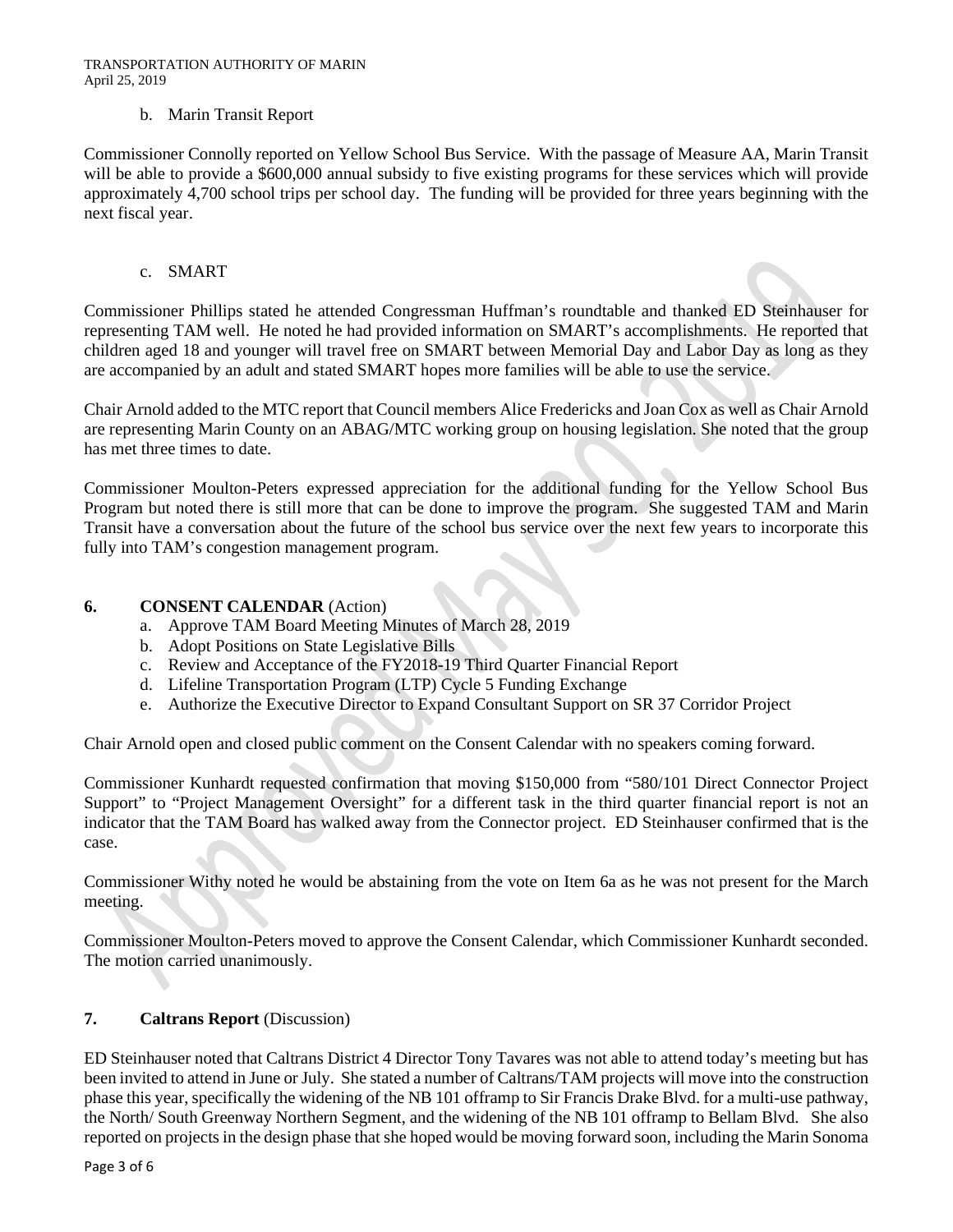Narrows. She also noted a typo in the Caltrans Report regarding work on Highway 1, correcting the words "mumble strips" to "rumble strips".

Commissioner Lucan asked if there was an update on the protected bike path at the Sir Francis Drake/Richmond Bridge connection. ED Steinhauser stated that the Bay Area Toll Authority (BATA) is accelerating their work in the area coming off the bridge on the Marin side to provide a safe, protected pathway for pedestrians at the time the additional bridge lane is opened. Work will continue on the future permanent pathway project but that this work has been separated from the lane work on the bridge itself and will start in 2020.

Commissioner Moulton-Peters asked for an overview of how projects get added to the Caltrans list or projects reported to TAM. ED Steinhauser stated that active projects in Marin in the state's highway system make it to the list. Commissioner Moulton-Peters mentioned a question from Marin County Public Works Director Raul Rojas about getting the Manzanita Park and Ride on the list. ED Steinhauser stated that project is in the planning phase and she would ask Caltrans about placing planning level projects on the list.

## **8. Accept Marin County Project List for MTC's Horizon/Plan Bay Area 2050** (Action)

ED Steinhauser thanked everyone who attended the workshop today regarding MTC's Plan Bay Area 2050 process. She stated she hoped to have further presentations on this from MTC in the future. She stated the objective of tonight is to develop a catch-all list, understanding that there are future efforts to refine that list.

ED Steinhauser introduced Planning Manager Derek McGill who presented this item which asked that the TAM Board accept the Marin County Project List for submittal to MTC.

Mr. McGill noted that the Cross-Marin Bikeway had been added since the April Executive Committee meeting after requests from local jurisdictions. Mr. McGill gave an overview of the Horizons effort and Plan Bay Area process and timeline. He noted that TAM's list would undergo a revenue needs and fiscal constraint assessment and a project performance assessment through MTC, after which TAM would be asked to re-submit next Fall of 2019. Mr. McGill reviewed the process by which staff had put together the project list and the stakeholders who had been involved. He noted MTC had provided a target budget, but that revenue sources had not been assigned yet.

Commissioner Rice asked for a clarification of the categorization of non-exempt capacity increasing projects. She also noted that, for projects such as SR 37 in the roadway capacity increasing category, she was not sure if a longterm solution has been agreed upon and also cited the possibility of a public, transit-based component to the solution. Mr. McGill stated that the exempt vs. non-exempt distinction is a federally-defined distinction regarding adherence to air quality conformity requirements. MTC added to this the additional constraint that the projects should be for \$250 million or more. He noted that the ultimate project goal for SR 37, incorporating public transit solutions, was included in MTC's transformative projects list, and the project listed here in Marin is specifically for the raising of the roadway.

Commissioner Kunhardt expressed concern that the roads accessing the Larkspur Ferry Terminal do not have enough capacity to support a larger parking garage. He wanted to ensure that the eventual project supported multiuse options and considerations such as solar panels and EV charging stations. Mr. McGill stated the Golden Gate Bridge District had requested this project and is also eligible to submit it directly to MTC, so it may end up on MTC's list whether or not TAM decides to keep the project on the TAM list. It is up to the TAM Board to decide whether or not to include the project on the TAM list based on the limited amount of investigation and study that has been done so far. He stated staff's goal had been to ensure every project got an equal chance to be investigated and vetted.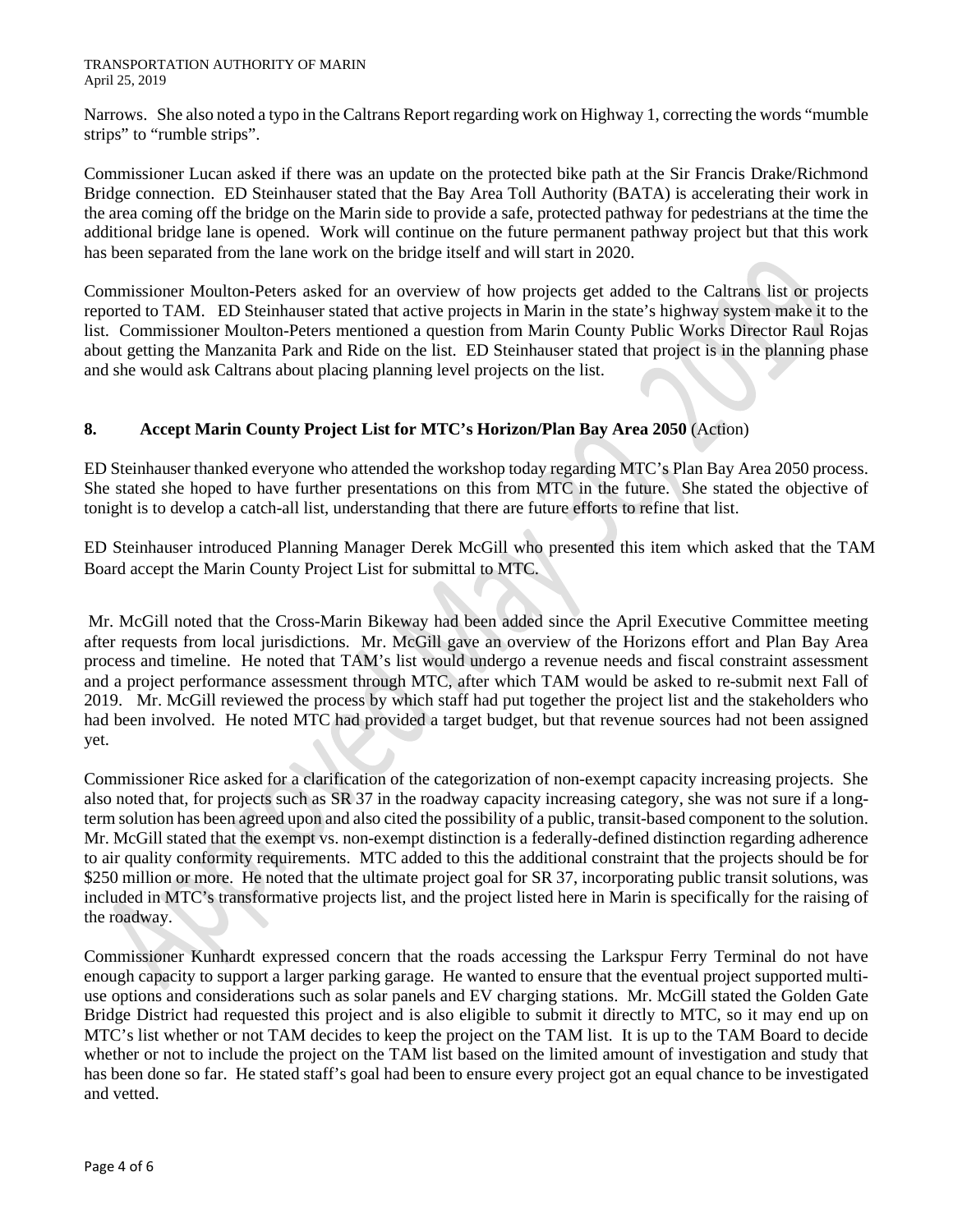#### TRANSPORTATION AUTHORITY OF MARIN April 25, 2019

Commissioner Kunhardt stated he did not necessarily want to remove the project but wanted to make sure it solved multiple needs. ED Steinhauser stated MTC's process will include assessments of how all the projects fit in with potential future scenarios and its priorities for the region. She recommended waiting for that process to occur, noting that TAM will not be asked to recommend funding for any projects until later in the Fall after MTC's assessment has taken place. At that time, TAM can also suggest any other conditions or adjustments that it would like to see to move these projects forward.

Commissioner Moulton-Peters noted that Representative Huffman's roundtable had included discussion about transit connections such as the SMART connection in Larkspur. She stated it would be useful to look at how to optimize these connections from an overall perspective and asked what entity would be responsible for making that conversation happen. ED Steinhauser stated it would need to include all the transit operators and roadway owners in the area.

Chair Arnold opened the Item for public comment.

Jean Severinghaus, Greenbrae resident, stated she had participated in the Larkspur SMART Station Area Plan process and the community and consultants had brought forward a lot of good information and ideas, despite the project not coming to fruition.

Seeing no further speakers, Chair Arnold closed public comment on the Item.

Commissioner Moulton-Peters moved to accept the Marin County Project List for submittal to MTC's Horizon/Plan Bay Area 2050, which Commissioner Lucan seconded. The motion passed unanimously.

## **9. Accept the TAM Demand Model and Model Use Policy** (Action)

ED Steinhauser introduced this item which recommended that the TAM Board accept the new TAM Demand Model and Model Use Policy. She stated she was pleased to be able to introduce TAM's first comprehensive activitybased model for the county.

Mr. McGill briefly reviewed the history of the development of the model and introduced Kevin Johnson of Fehr & Peers Transportation Consultants.

Mr. Johnson reviewed the approach behind the development of the model and the goals of modeling individual travel behavior. He discussed uses of the model, data sources, the model development process, and the results of the model calibration and validation. He noted Marin is now the only Bay Area county to have a fully operational activity-based model.

Mr. McGill reviewed the proposed model use policy and explained changes to the existing policy. He noted that San Rafael will soon be using this model in its General Plan Circulation Element Update, which is why both the model and the model use policy are being submitted for board approval today.

Commissioner Haroff expressed appreciation for the presentation and looked forward to having access to the model. He asked how the cost to local jurisdictions was determined regarding their usage of the model. Mr. McGill stated it is based on the cost of the consultant running the model. If the local jurisdiction desires to use TAM's existing consultants, the scope and budget will be prepared by Fehr & Peers and that cost will be passed on directly. If the jurisdiction chooses to use their own consultant, the cost will be identified in the contractor's estimate per that particular procurement. There is no license fee associated.

Commissioner Reed pointed out that bicycle data is omitted, acknowledging that it is difficult to model. Mr. McGill stated the model is capable of representing bicycle and pedestrian trips and assigning them to road networks, but it does not currently have the ability to reliably forecast them. The model is based primarily on economic factors. He added that rideshare and autonomous vehicle data face the same problem.